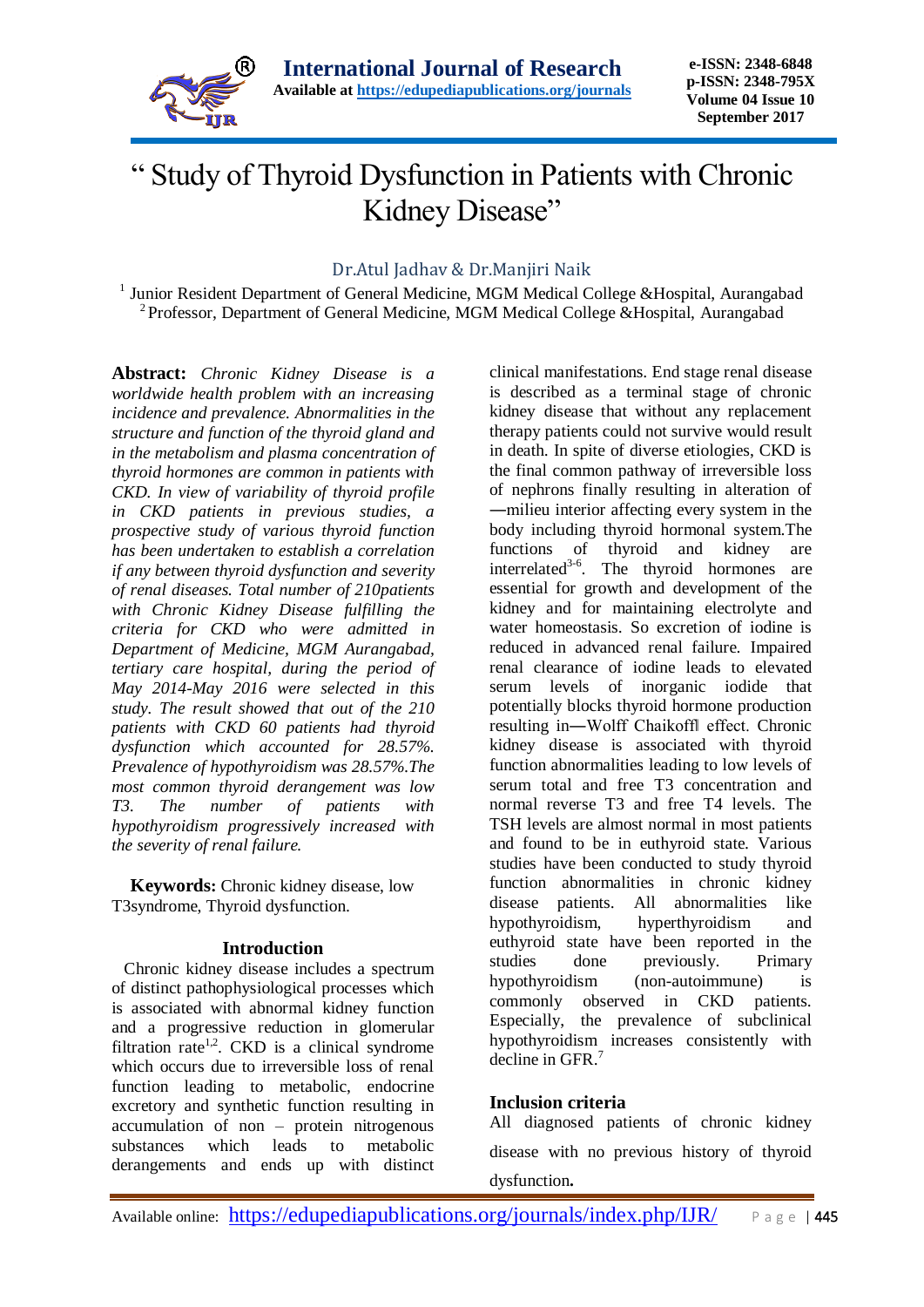

#### **Exclusion criteria**

Liver diseases (Acute and chronic liver disease), Drugs altering thyroid profile like Amiodarone,Steroids,Phenytoin,Estrogen pills,Iodine containing drugs.

#### **Case definition**

Patients aged  $\geq 18$  years with chronic kidney disease. Chronic Kidney Disease was defined as  $eGFR \ge 90$  mL/min/1.73m2 with abnormal urine and blood chemistry, persistent proteinuria or abnormal imaging studies of the kidney OR eGFR $\leq$  90 mL/min/1.73m<sup>2</sup>.

#### **Screening**

 Determination of serum creatinine level was done and eGFR estimated using the Cockcroft-Gault equation<sup>15</sup> with subsequent  $CKD$ staging. The data for this study was collected by patient evaluation which was done by detailed history taking, Clinical examination, and relevant investigations .5 millilitres of blood was aseptically drawn from the participant's vein into a well labelled plain vacutainer Blood in the labelled plain vacutainer was left to clot and serum pipetted into well labelled cryovials for refrigeration at- $20^0C$  in the laboratory. Serum Creatinine was measured by Enzymatic VITROS IFCC IDMS method. Serum TSH,T4, fT4, T3, fT3were measured by [Chemiluminescence](https://www.google.ch/url?sa=t&rct=j&q=&esrc=s&source=web&cd=1&cad=rja&uact=8&ved=0ahUKEwjetP2i6rHQAhWFnRoKHezrAf0QFggyMAA&url=https%3A%2F%2Fwww.calbiotech.com%2Fnews%2F128-clia&usg=AFQjCNFj3cvyoIL2wr2Y4R2Vd7o0zyRatw&bvm=bv.139250283,d.d2s)  [Immunoassays\(CLIA\)](https://www.google.ch/url?sa=t&rct=j&q=&esrc=s&source=web&cd=1&cad=rja&uact=8&ved=0ahUKEwjetP2i6rHQAhWFnRoKHezrAf0QFggyMAA&url=https%3A%2F%2Fwww.calbiotech.com%2Fnews%2F128-clia&usg=AFQjCNFj3cvyoIL2wr2Y4R2Vd7o0zyRatw&bvm=bv.139250283,d.d2s) Method.

Laboratory Referrence values are fT3 :2.77 to 5.27 pg/ml; fT4 :0.78 to 2.19 ng/dl; TSH : 0.4 to 4 MIu/ml

Sr. Creatinine

: 0.8 to 1.5 mg/dl

#### **Materials And Methods**

 Patients who were on conservative management fulfilling the criteria for CKD admitted in tertiary care hospital. The present study is conducted on 210 patients, who are diagnosed to have CKD and on conservative management, being admitted in Department of Medicine,MGM Hospital Aurangabad during the period of July 2014 to May 2016. Data was entered into Microsoft Excel 2007 sheet. Statistical test like percentages and chi-square test were used for analysis by Epi Info 7 version.

### **Results And Analysis**

 Total 210 patients of CKD were included in the study. Study duration was 2 years. This was a cross sectional study. The findings of this study, presented as results and are discussed in detail with appropriate comparison with the findings of the relevant studies.

| Age   | Normal         | <b>Thyroid Dysfunction</b> | Total      |
|-------|----------------|----------------------------|------------|
| 18-34 | (30%)<br>45    | (20%)<br>12                | 57(27.14%) |
| 35-51 | (34.67%)<br>52 | (43.3%)<br>26              | 78(37.14%) |
| 52-68 | (26.67%)<br>40 | (35%)<br>21                | 61(29.05%) |
| 69-85 | (8.66%)<br>13  | (1.7%)                     | 14(6.67%)  |
| Total | (100%)<br>150  | (100%)<br>60               | 210(100%)  |

#### **Relationship between thyroid dysfunction and age group.**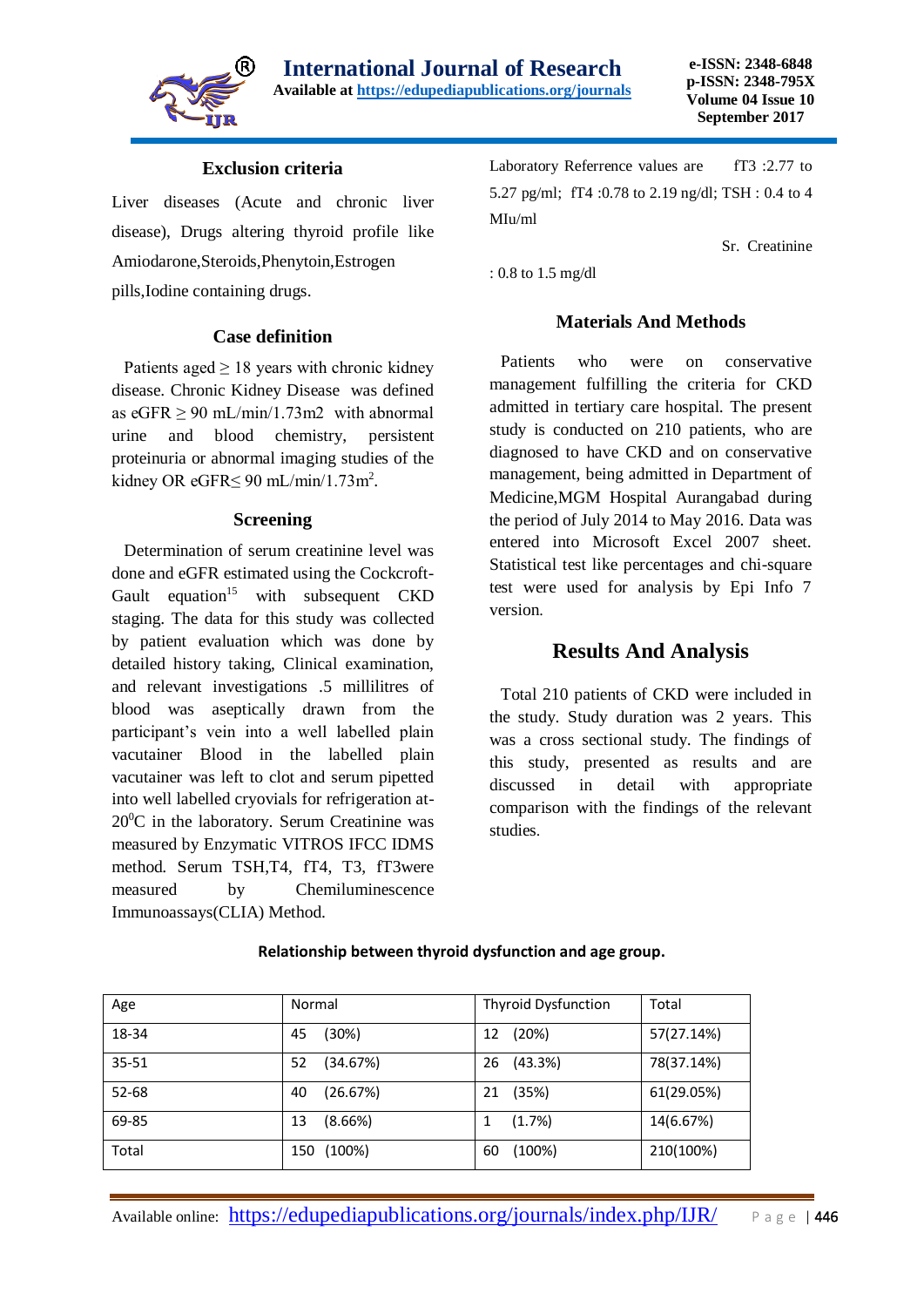

#### **X <sup>2</sup>=6.6202,d[f]3,P=0.085**

The relationship between thyroid dysfunction and age group was not statistically significant. (P = 0.085)

# No.of cases Male Male Remale Total Thyroid Dysfunction 37 (28.46%) 23 (28.75%) 60 (28.57%) Normal 93 (71.54%) 57 (71.25%) 150 (71.43%) Total 130 (100%) 80 (100%) 210 (100%)

#### **Sexwise distribution of thyroid dysfunction.**

 As shown in above table, this study had 28.75% of thyroid dysfunction in females and 28.46% thyroid dysfunction in males.

## **Correlation of thyroid dysfunction with the GFR and stage of CKD.**

 All the 210 cases included in study were classified into stages of CKD according to the GFR of the cases. GFR was calculated by Cockroft-Gault formula in all cases i.e, Estimated creatinine clearance (mL/min)=  ${((140-age) x weight)/(72 SCr)} x 0.85 if$ female where CrCl is expressed in milliliters per minute, age in years, weight in kilograms, and serum creatinine (SCr) in milligrams per deciliter<sup>8</sup> Staging of CKD was done according to KDIGO guidelines.<sup>9</sup>

| Cases of hypothyroidism categorised according to GFR and stage of CKD |  |  |  |  |  |
|-----------------------------------------------------------------------|--|--|--|--|--|
|-----------------------------------------------------------------------|--|--|--|--|--|

| of<br><b>Stage</b> |                                 | Total | Normal | Hyporthyroidism | of<br>Percentage |
|--------------------|---------------------------------|-------|--------|-----------------|------------------|
| <b>CKD</b>         | GFR(mI/min/1.73m <sup>2</sup> ) |       |        | cases           | hypothyroidism   |
| 1                  | $>$ or = 90                     | 40    | 35     | 5               | 12.50%           |
| $\overline{2}$     | $60 - 89$                       | 34    | 26     | 8               | 23.52%           |
| 3                  | 30-59                           | 47    | 34     | 13              | 27.65%           |
| 4                  | $15 - 29$                       | 43    | 29     | 14              | 32.55%           |
| 5                  | < 15                            | 46    | 26     | 20              | 43.47%           |
| Total              |                                 | 210   | 150    | 60              |                  |

#### **x** X **<sup>2</sup>=10.8488,d[f]4,P=0.0283**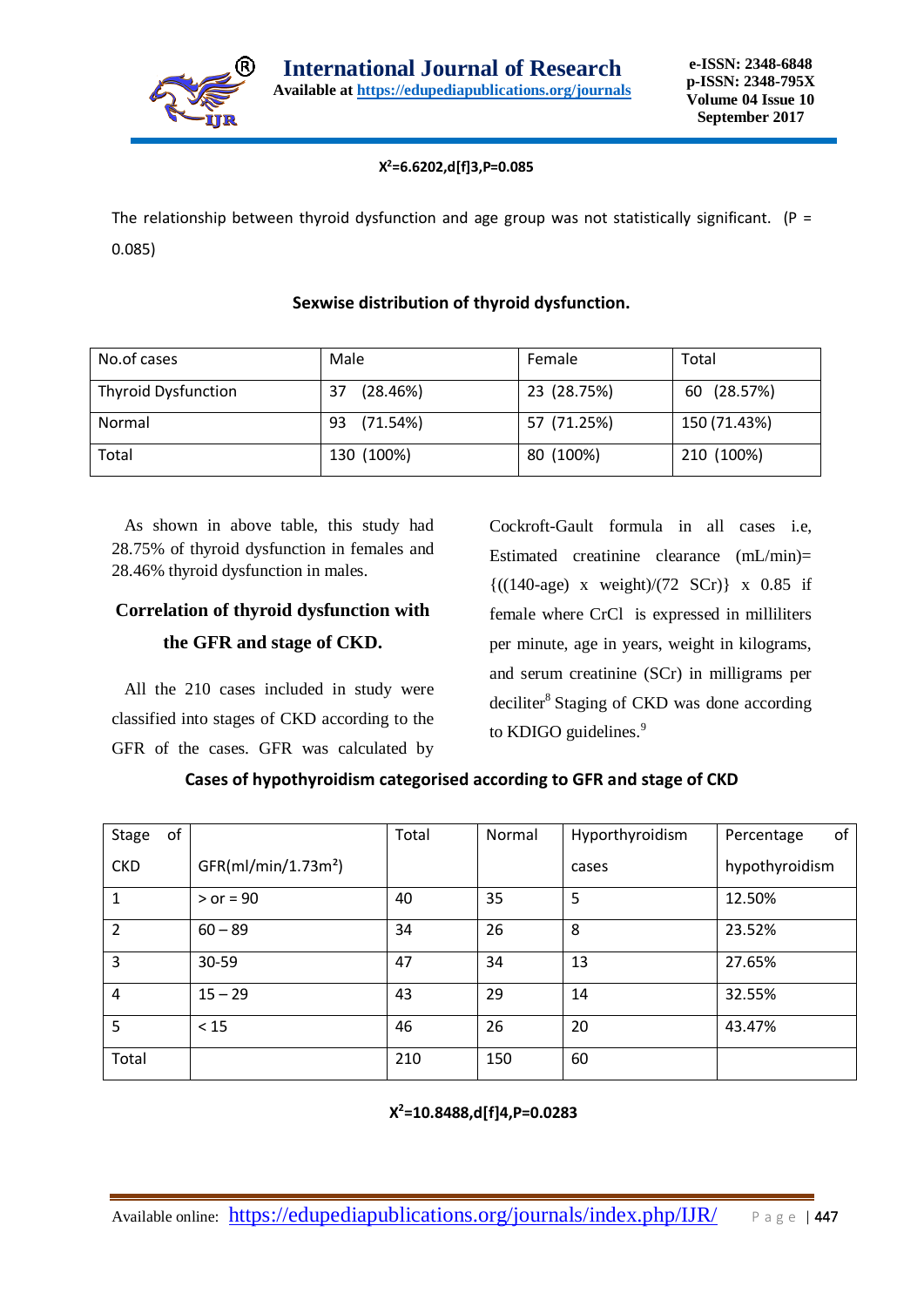

As shown in table no 6, out of 46 CKD cases of stage 5 ,20 were found to be hypothyroid and was having maximum percentage of hypothyroidism i.e,43.47%.While in stage 1 out of 40 cases of CKD , 5 cases were having hypothyroidism i.e,12.50% which was least percentage among all . Study by Lo et

al.(2005) found that the prevalence of hypothyroidism increased with lower levels of GFR (in units of mL/min/1.73 m2), occurring in 5.4 % of subjects with GFR greater than or equal to 90, 10.9 % with GFR 60–89, 20.4 % with GFR 45–59, 23.0 % with GFR 30–44,and 23.1 % with GFR < 30 ( $p < 0.001$  for trend.<sup>10</sup>



#### **Bar diagram showing stagewise distubution of hypothyroidism**

 As shown in above bar diagram as stage of CKD increased from 1 to 5 the percentage of patients having hypothyroidism was also increased. With declining GFR the there is increase in prevalence of hypothyroidism as stated above.

#### **Distribution of subclinical hypothyroidism**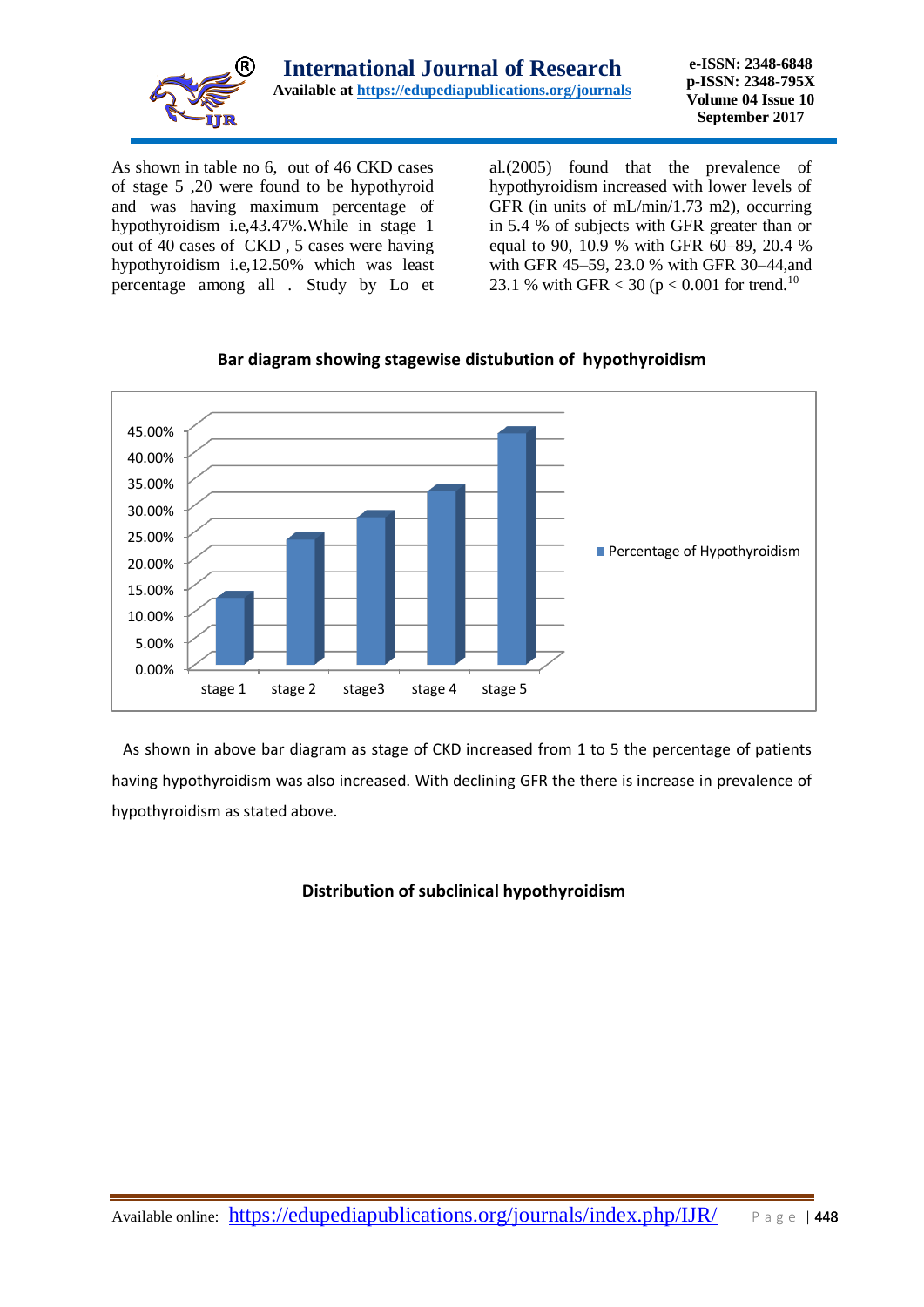

 The above table shows percentage of subclinical hypothyroidism in hypothyroidism cases. It was maximum in stage 5 (80%) and it was minimum in stage 1 (40%).Out of 60 cases of hypothyroidism 42 i.e,70% cases were found to have subclinical hypothyroidism.



| <b>Stage</b>   | of | <b>GFR</b>  | of<br>No.      | Total cases of | percentage |
|----------------|----|-------------|----------------|----------------|------------|
| <b>CKD</b>     |    |             | subclinical    | hypothyroidism |            |
|                |    |             | hypothyroidism |                |            |
| $\mathbf{1}$   |    | $>$ or = 90 | $\overline{2}$ | 5              | 40%        |
| $\overline{2}$ |    | $60 - 89$   | 4              | 8              | 50%        |
| 3              |    | 30-59       | 9              | 13             | 69.23%     |
| 4              |    | $15 - 29$   | 11             | 14             | 78.57%     |
| 5              |    | $<15$       | 16             | 20             | 80%        |
| Total          |    |             | 42             | 60             | 70%        |

 As shown in line diagram above as Stage of CKD was increased from stage 1 to stage 5 the prevalence of hypothyroidism also increased. Among 120 CKD patients which were studied,42 patients were found to have subclinical hypothyroidism. Overall prevalence of subclinical hypothyroidism in CKD was 35%in this study. This prevalence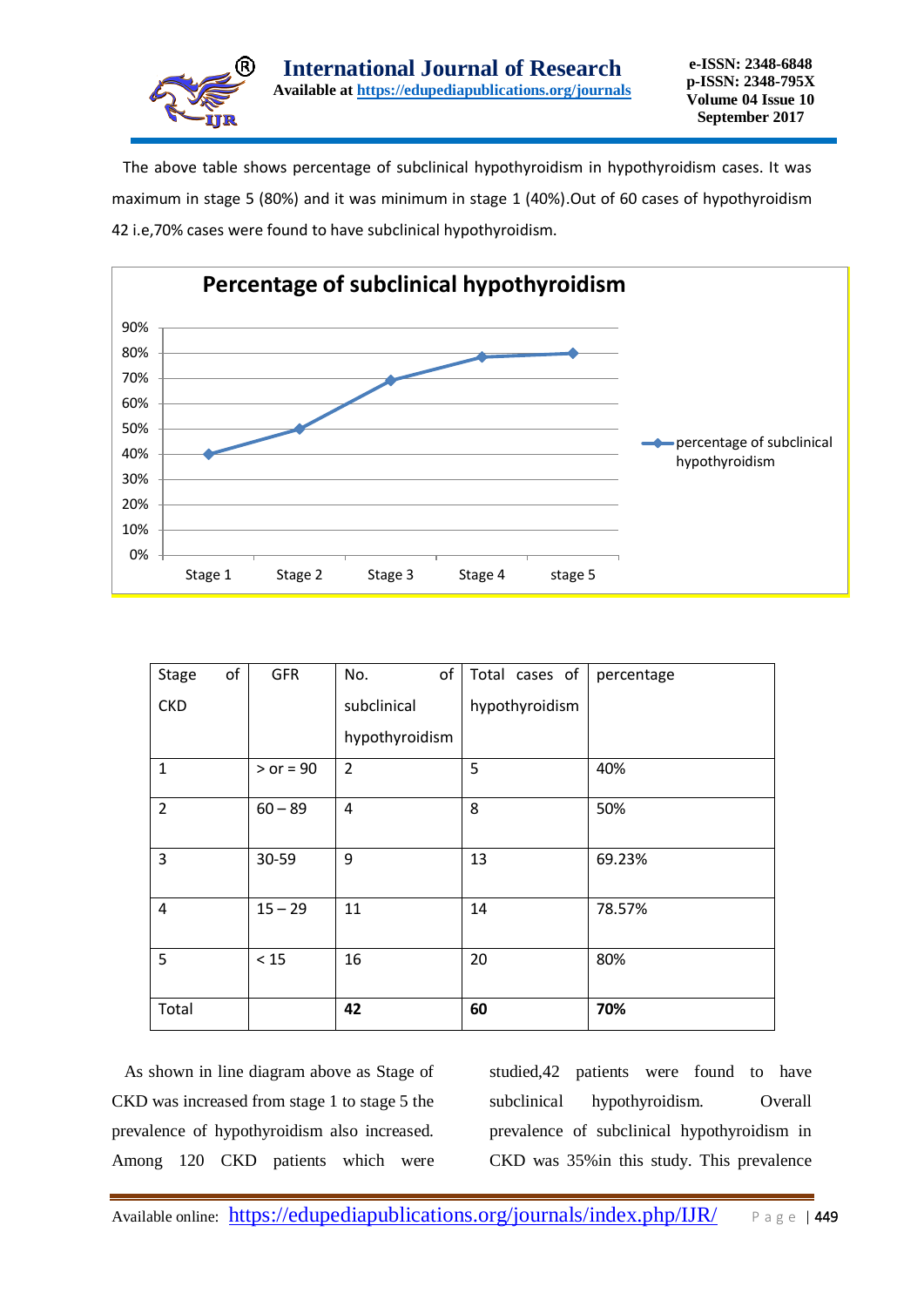

was higher than most of the studies done previously.A study published in 2008 in which among 3089 adult participants, 293 (9.5%) had subclinical primary hypothyroidism and 277 (9%) had an estimated GFR<60 ml/min per  $1.73 \text{ m2}^{11}$ .

## **Relationship between stage of chronic kidney disease and thyroid dysfunction**

The study included 210 cases of CKD out of which 60 cases were of hypothyroidism and no case of hyperthyroidism was reported. This result was similar to study done by Mohammed Shamsuddin et al (2014) which concluded that mean of T3 and T4 decreased and TSH increased significantly in cases compare to control. 10% of patients of CRF cases were hypothyroid compare to 0% in controls. There was no hyperthyroidism both in cases &controls <sup>12</sup> Khatiwada S et al (2015) performed a cross-sectional study among 360 chronic kidney disease and thyroid dysfunction was found in 38.6 % CKD patients,the most common being subclinical hypothyroidism(27.2 %), followed by overt hypothyroidism (8.1 %) and subclinical hyperthyroidism  $(3.3\%)$ .<sup>13</sup>

#### **Prevalence of thyroid dysfunction**

 The study included 210 cases of CKD out of which 60 cases were having thyroid dysfunction. So, overall prevalence of thyroid dysfunction was 28.57%.However all cases of thyroid dysfunction were having hypothyroidism. This suggest that prevalence of hypothyroidism in this study was also 28.57%

#### **Conclusion**

 Most of the participants in this study were euthyroid. There were abnormalities in the thyroid hormone profiles in 28.57% of the participants. The most common thyroid hormone derangement was low T3 values (non-thyroidal illness). The prevalence of hyporthyroidism in this study was 28.57% which was higher than has been reported previously. Hyperthyroidism which was found in some previous studies was not found in this study.

#### **Study limitations**

 Other disease processes e.g. vasculitis and medications that reduce the peripheral conversion of T4 to T3 may interfere with interpretation of the thyroid hormone profiles. However efforts were made to exclude the patients with these diseases from the medical history of the participants. The effect of Hemodialysis as well as peritoneal dialysis on thyroid profile was not studied.

#### **Bibliography**

1. Andrew S. Levey, Josef Coresh, Ethan Balk, Annamaria T. Kausz, Ronald D. Perrone. National Kidney Foundation PracticeGuidelines for Chronic Kidney Disease: Evaluation, Classification, and Stratifiction. MD Ann Intern Med. 2003;139:137-147.

2. Joanne M.Bargman, Karl S.Korecki. Chronic kidney disease. In: Dan L.Lango,